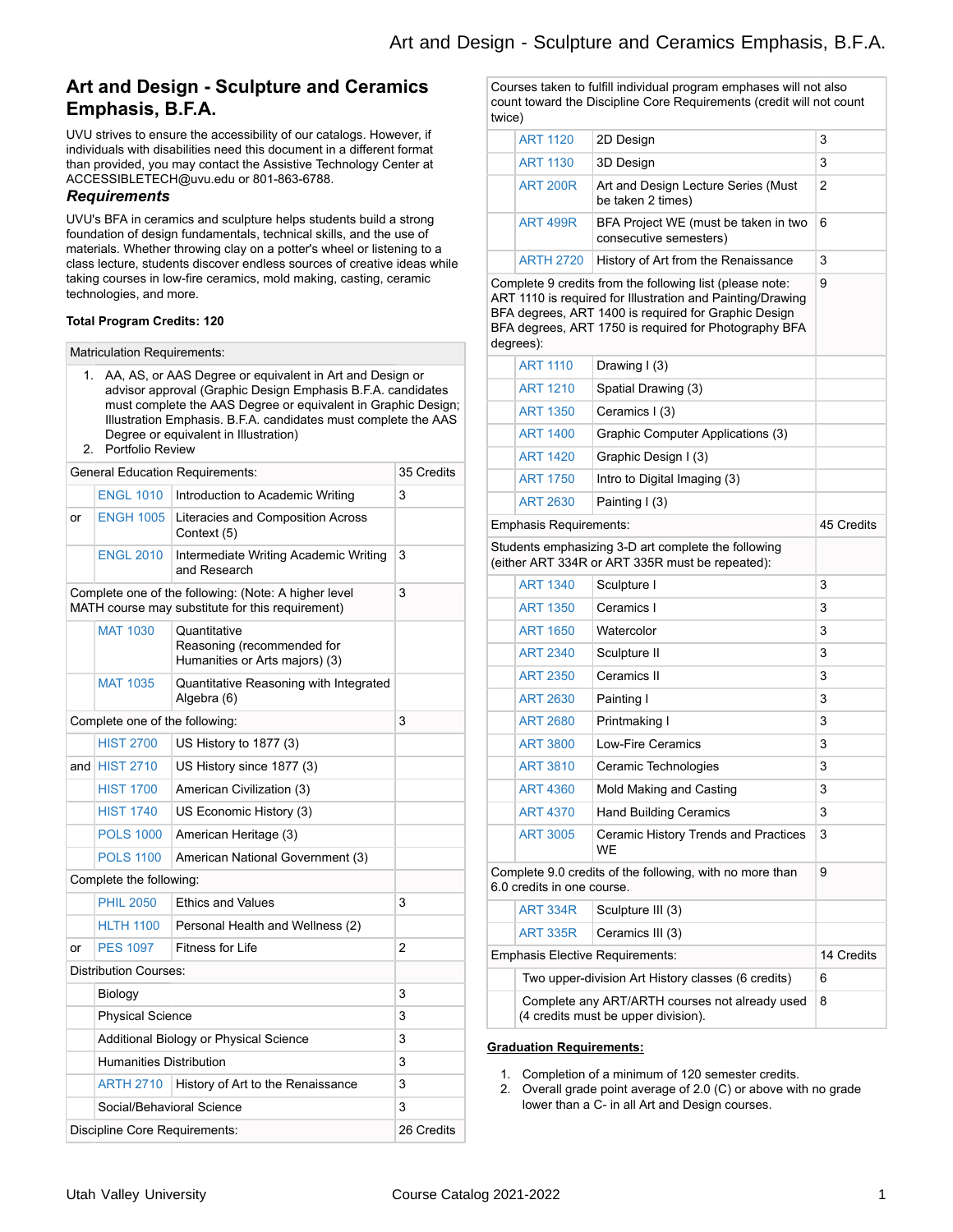# Art and Design - Sculpture and Ceramics Emphasis, B.F.A.

- 3. Residency hours--minimum of 30 credit hours through course attendance at UVU, with at least 10 hours earned in the last 45 hours.
- 4. Completion of GE and specified departmental requirements.
- 5. Portfolio submission required during senior year.
- 6. Successful completion of at least one Global/Intercultural course.